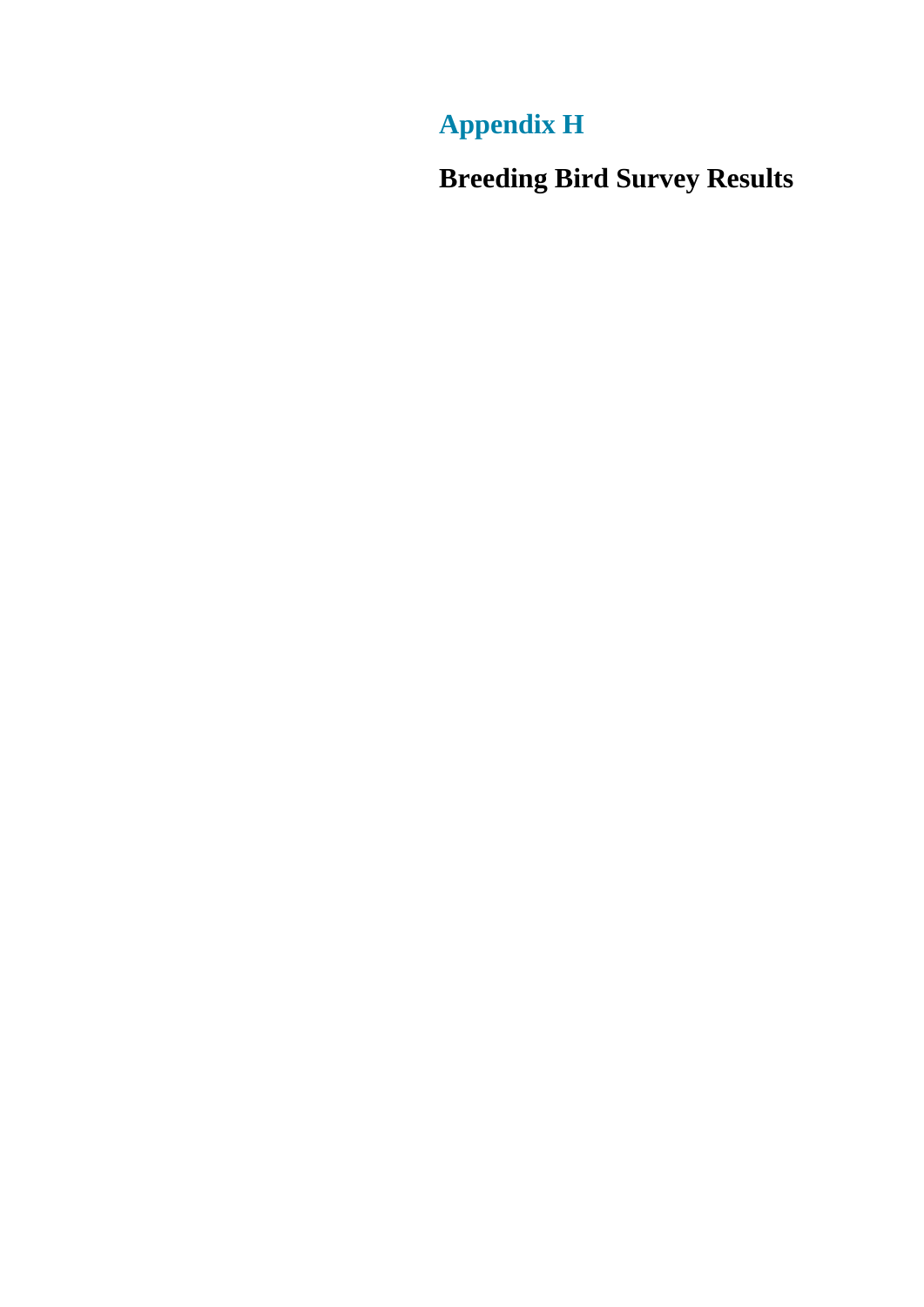## **H1**

Appendix H presents the results of the breeding bird surveys undertaken in 2015 and 2016. Those bird species listed as SCIs for Lough Corrib cSAC and Inner Galway bay SPA for their breeding populations are highlighted in Green in Table 1 below, and are also shown on **Figures 8.1** to **8.2**.

The breeding bird survey methodology is described in **Section 4.4.1.6** of the NIS and the survey area shown on **Figures 8.1** to **8.2**.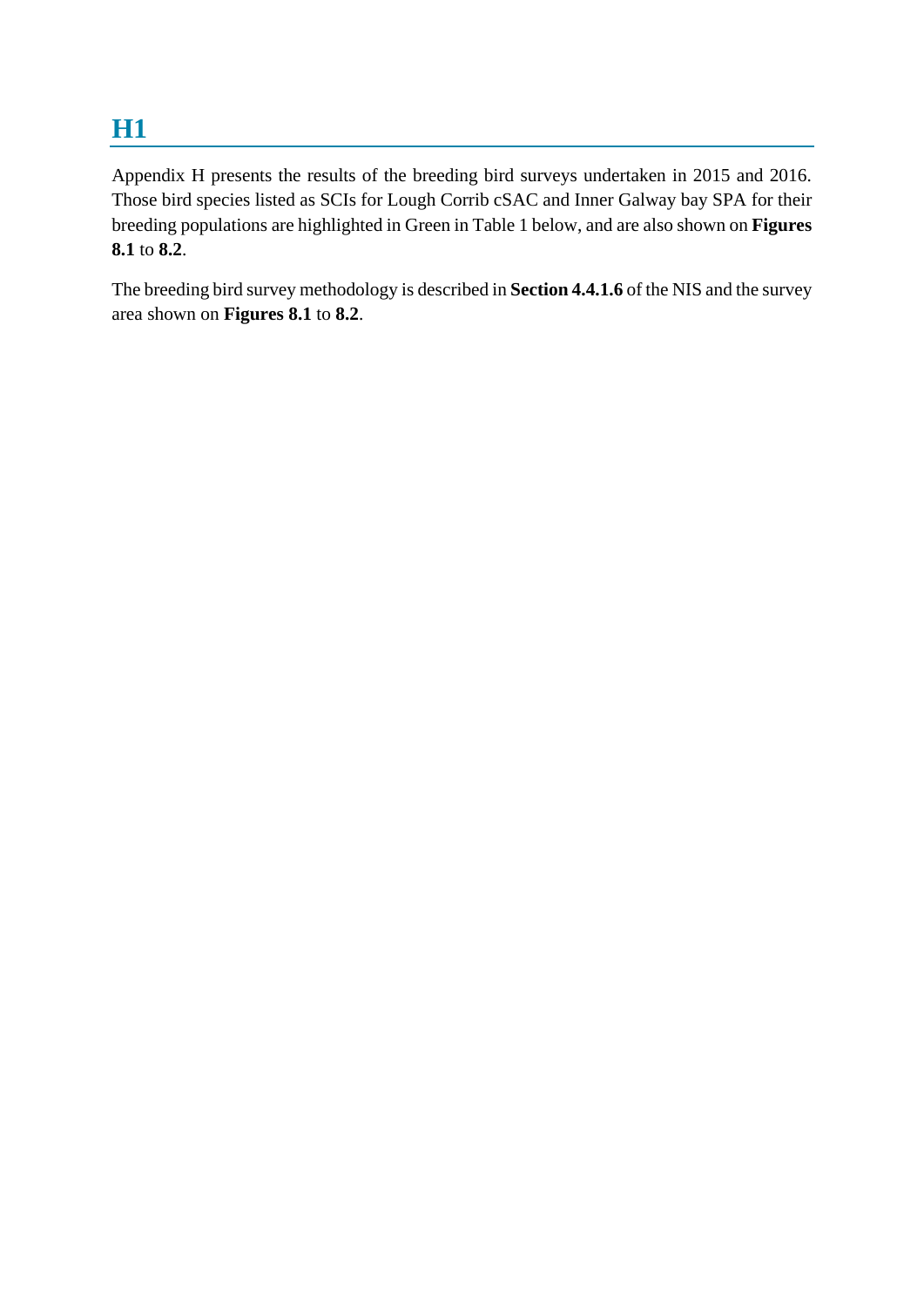## **Breeding Bird Survey – Species List & Conservation Status**

| <b>Common name</b>       | Latin name                 | <b>Conservation</b><br>Status <sup>1</sup> | <b>SCI</b> Species for<br><b>Breeding Population</b>   |
|--------------------------|----------------------------|--------------------------------------------|--------------------------------------------------------|
| Blackbird                | Turdus merula              | Green                                      |                                                        |
| Blackcap                 | Sylvia atricapilla         | Green                                      |                                                        |
| <b>Black-headed Gull</b> | Larus ridibundus           | Red                                        | Lough Corrib SPA                                       |
| <b>Blue Tit</b>          | Parus caeruleus            | Green                                      |                                                        |
| <b>Bullfinch</b>         | Pyrrhula pyrrhula          | Green                                      |                                                        |
| Chaffinch                | Fringilla coelebs          | Green                                      |                                                        |
| Chiffchaff               | Phylloscopus collybita     | Green                                      |                                                        |
| <b>Collared Dove</b>     | Streptopelia decaocto      | Green                                      |                                                        |
| <b>Common Tern</b>       | Sterna hirundo             | Amber                                      | <b>Lough Corrib SPA</b><br><b>Inner Galway Bay SPA</b> |
| Coot                     | Fulica atra                | Amber                                      |                                                        |
| Cormorant                | Phalacrocorax carbo        | Amber                                      | <b>Inner Galway Bay SPA</b>                            |
| Cuckoo                   | Cuculus canorus            | Green                                      |                                                        |
| Curlew                   | Numenius arquata           | Red                                        |                                                        |
| Dunnock                  | Prunella modularis         | Green                                      |                                                        |
| Feral Pigeon             | Columba livia f. domestica | Green                                      |                                                        |
| Goldcrest                | Regulus regulus            | Amber                                      |                                                        |
| Goldfinch                | Carduelis carduelis        | Green                                      |                                                        |
| Grasshopper Warbler      | Locustella naevia          | Green                                      |                                                        |
| Great Black-backed Gull  | Larus marinus              | Amber                                      |                                                        |
| <b>Great Tit</b>         | Parus major                | Green                                      |                                                        |
| Greenfinch               | Carduelis chloris          | Amber                                      |                                                        |
| Grey Heron               | Ardea cinerea              | Green                                      |                                                        |
| Grey Wagtail             | Motacilla cinerea          | Red                                        |                                                        |
| Herring Gull             | Larus argentatus           | Red                                        |                                                        |
| <b>Hooded Crow</b>       | Corvus corone cornix       | Green                                      |                                                        |
| House Martin             | Delichon urbicum           | Amber                                      |                                                        |
| <b>House Sparrow</b>     | Passer domesticus          | Amber                                      |                                                        |
| Jackdaw                  | Corvus monedula            | Green                                      |                                                        |
| Jay                      | Garrulus glandarius        | Green                                      |                                                        |
| Kestrel                  | Falco tinnunculus          | Amber                                      |                                                        |
| Lesser Black-backed Gull | Larus fuscus               | Amber                                      |                                                        |
| Linnet                   | Carduelis cannabina        | Amber                                      |                                                        |
| Little Grebe             | Tachybaptus ruficollis     | Amber                                      |                                                        |
| Long-tailed Tit          | Aegithalus caudatus        | Green                                      |                                                        |

## **Table 1: Bird species recorded during the 2015 & 2016 breeding bird surveys**

**.** 

<sup>1</sup> Birds of Conservation Concern in Ireland (BoCCI) status after Colhoun, K. & Cummins, S**.** (2013) Birds of Conservation Concern in Ireland 2014-2019. *Irish Birds 9*:523-544.